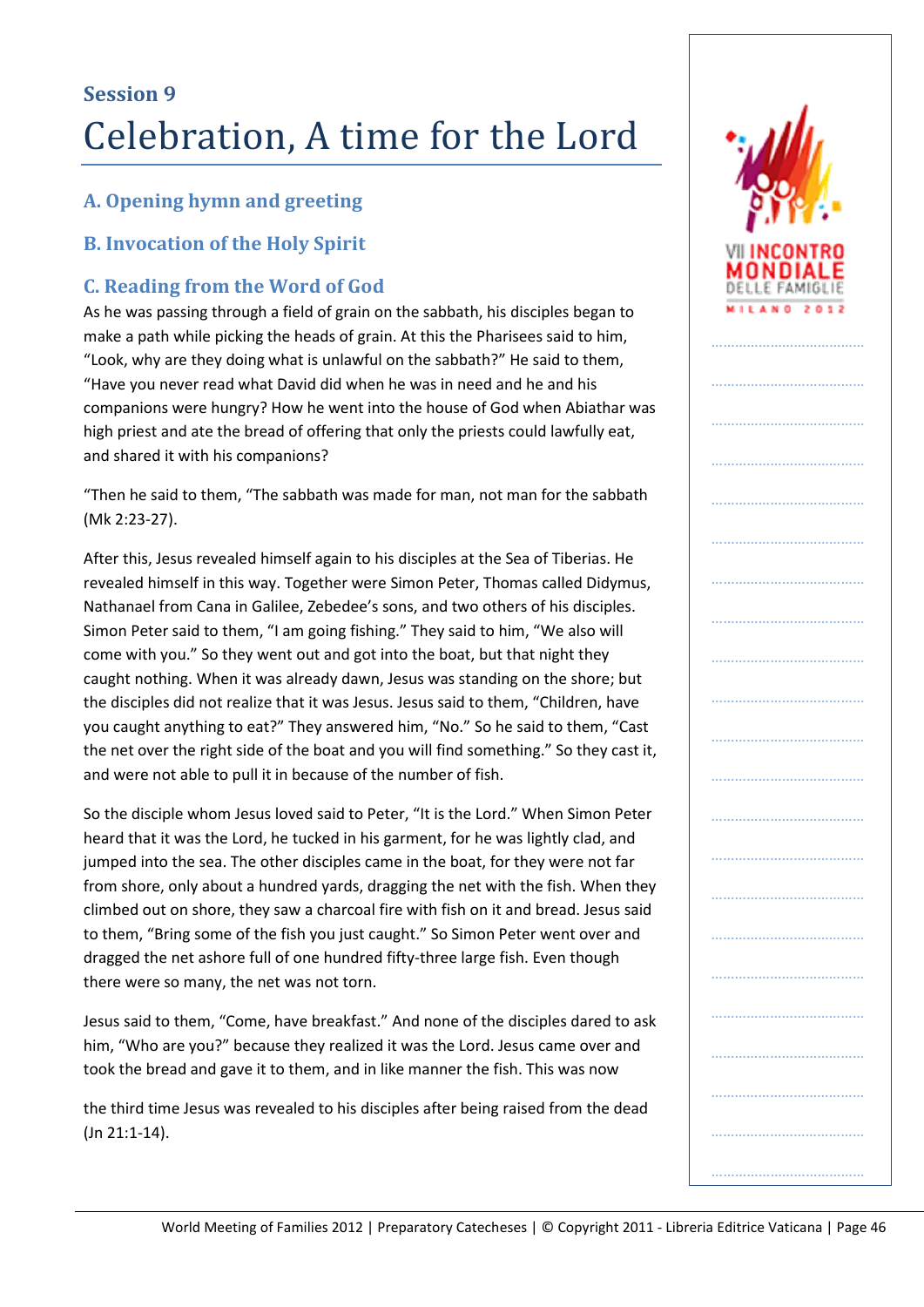## **D. Biblical Catechesis**

### *1. Jesus, "Lord" of the sabbath.*

Sunday begins as a weekly "memorial" of Jesus' resurrection. It celebrates the current "presence" of the Risen Lord, and awaits the "promise" of his glorious coming.

In the early period of Christianity, the dies dominicus did not replace the Hebrew sabbath immediately but existed in symbiosis with it. To understand this, we have to reflect on three moments: the relation between Jesus and the sabbath; the rise of the first day of the week; Sunday in the early centuries. In these three moments the spiritual and theological meaning of the Christian Sunday is pointed out as a memory, presence and promise.

In the Gospel, Jesus showed particular freedom with regard to the sabbath, so much so that his activity of performing miracles seems to be concentrated on that day. Think of the episode of the ears of wheat gathered on the sabbath (Mk 2:23- 28; Mt 12:18; Lk 6:15); the healing of the man with the withered hand (Mk 3:16; Mt 12:9-14; Lk 6:6-11), the crippled woman (Lk 13:10- 17), and a man suffering from dropsy (Lk 14:1-6). The evangelist John puts the healing of the paralytic at the pool on the sabbath (Jn 5:1-18) and the account of the blind man from birth (Jn 9:1- 41). With regard to the sabbath, Jesus moves in a threefold perspective. First, Jesus confirms veneration for the commandment to observe the sabbath. Beyond the pharisees' legalistic practice, Jesus recognizes, lives and recommends the significance of the sabbath. The episode of the ears of wheat plucked on the sabbath interprets the Law in the light of God's will: "The sabbath is made for man, not man for the sabbath". The purpose of the sabbath is human life in fullness (Mk 3:4; Mt 12:11-12). Second, Jesus completes the meaning of the sabbath by liberating man from evil. The sabbath is the summit of God's work and man is created for the authentic sabbath: that is, communion with God. Jesus' mission is carried out in offering humanity the grace to fulfill its vocation for which God created it from the beginning. This holds especially for those who are wounded in their bodies and souls: the sick, the crippled, the blind and sinners.

The sabbath is the day of Jesus' acts of liberation. Finally, Jesus is the "Lord" of the sabbath. By renewing the work of creation and liberation from evil, Jesus reveals himself as the fullness of life, the end of the commandment regarding the sabbath.

Jesus is the Lord of the sabbath because he is the Son, and as the Son he introduces us into the fullness of the sabbath.

To experience the "presence" of the Risen Lord, the family should let itself be enlightened by the Sunday Eucharist. The celebration of Mass becomes the living,



…………………………………

…………………………………

…………………………………

…………………………………

…………………………………

…………………………………

…………………………………

…………………………………

…………………………………

……………………………………………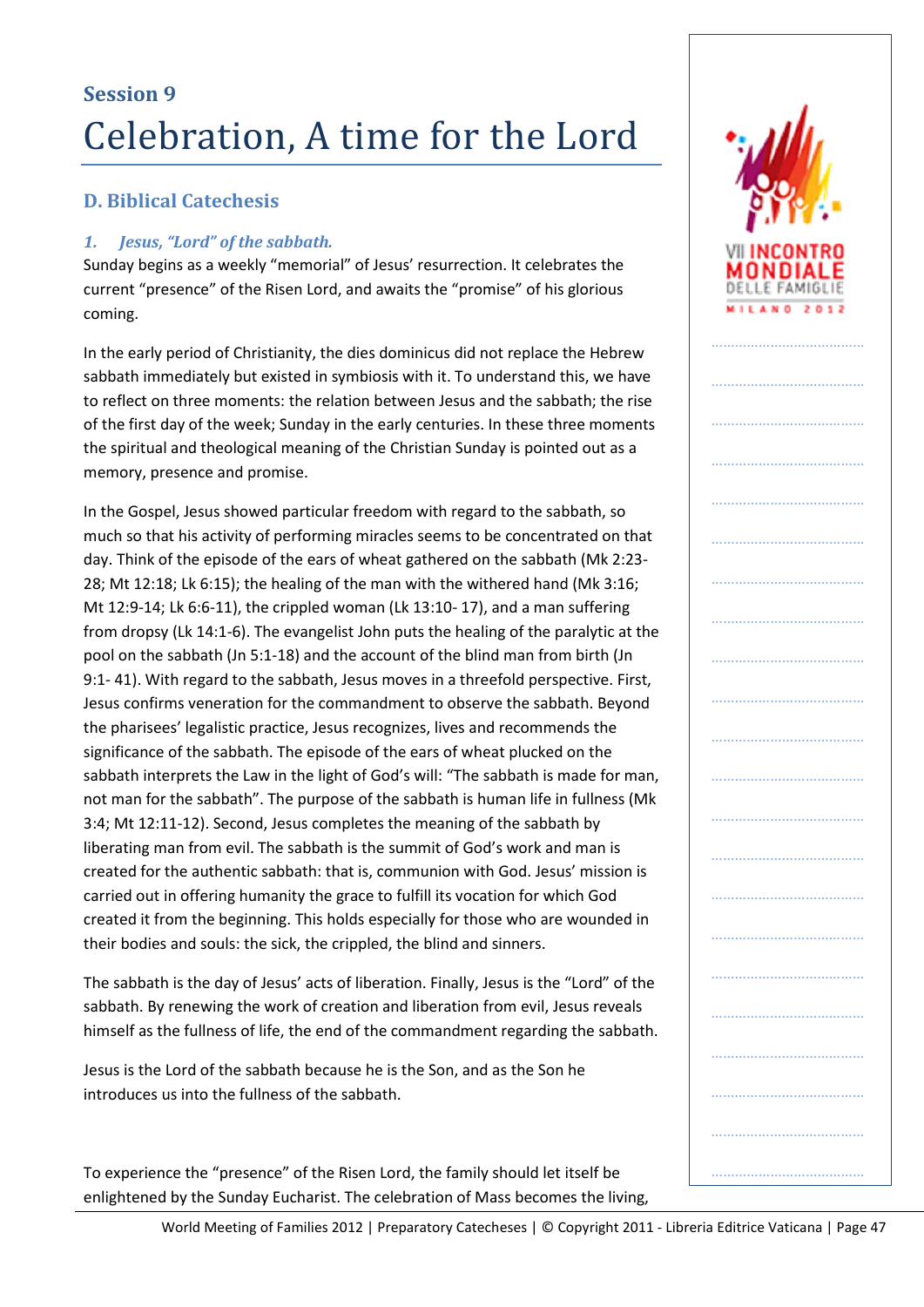beating heart of the Lord's day, of his presence here and today as the Risen Lord. The Eucharist lets us reach the shore of God's holy mystery. On Sunday, the family finds the center of the week, the day that preserves its everyday life. This happens when the family asks itself: can we find the mystery of God together? In its simplicity, the celebration lets the "mystery" of God reach us. The ritual puts the family in contact with the source of life, communion with God and fraternal communion. In fact, it does much more: the Christian mystery is the new life of the Risen Jesus who makes himself present in the Eucharistic assembly. The Sunday Eucharist is the center of Sunday and the celebration. In it the family receives the new life of the Risen Lord, accepts the gift of the Spirit, listens to the Word, shares the Eucharistic bread, and expresses itself in fraternal love. For this reason, Sunday is the lord of the days, the day of the encounter with the Risen Lord!

### *2. The " first day of the week".*

Sunday is the "memorial" of Jesus' Resurrection. According to the concordant evangelical testimonies, Christ arose on the "first day of the week" (Mk 16:2,9; Mt 28:1; Lk 24:1; Jn 20:1). On that day, all the events on which the Christian faith is founded took place: Jesus' resurrection, the paschal apparitions, the effusion of the Spirit. The early Christians took up the Hebrew weekly rhythm, but starting from the resurrection, they gave fundamental importance to the "first day after the sabbath" (Lk 24:1). In the framework of this day John and Luke place the remembrance of the meals taken with the Risen Lord (Lk 24:13-35; and Jn 21:1-14) and color them with Eucharistic features. The text of John 21 expresses well the atmosphere of the Eucharistic meetings of the early Christian communities. Jesus "took, gave thanks and distributed" the bread broken (Jn 21:12, 9-14) and was "recognized in breaking the bread" (Lk 24:30,35). In continuity with Jesus' meals, the "meetings" are put on the first day of the week, which are recalled in Acts 20:7 as the moment for the community assembly to "break bread" and listen to the apostle's word, as mentioned in 1 Cor 16:2, and the day to take up the collection for the poor of Jerusalem. So Sunday implies three elements: listening to the Word, breaking the bread for fraternal sharing, and charity. Later, in Rev 1:10, it will be called the "Lord's Day". The early Church thus affirms the bond of continuity and difference with the sabbath. The "Lord's day" is the day of the memorial of the resurrection.

By taking part in Mass, the family dedicates space and time, offers energies and resources, and learns that life is not just made up of needs to be satisfied but of relationships to be built. The gratuity of the Sunday Eucharist calls for the family to take part in the memorial of Jesus' resurrection. In the Mass the family nourishes itself at the table of the word and the bread, which give flavor and meaning to the words and the food shared at table in the home.

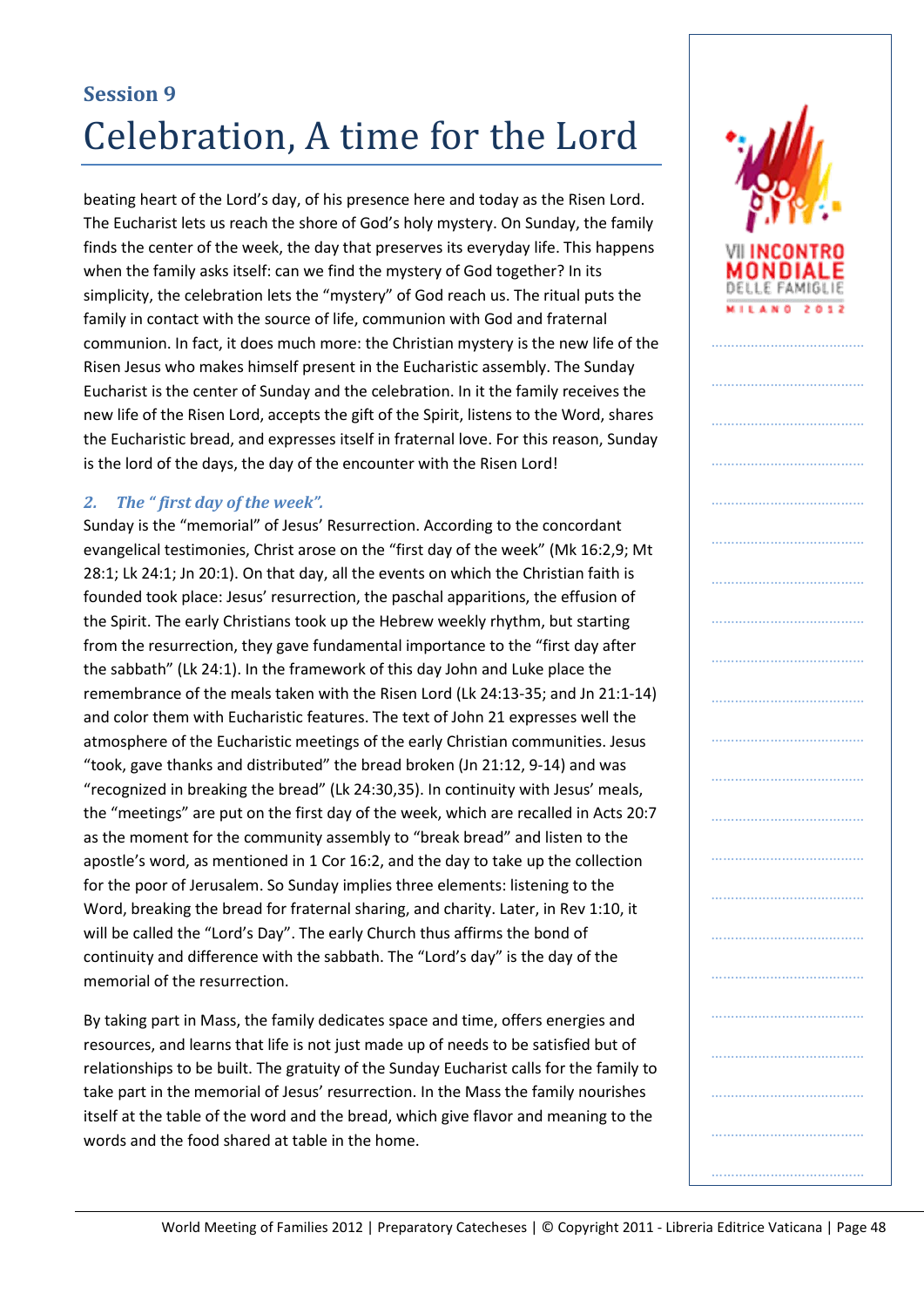From early childhood children should be educated to listen to the word by taking up what they heard in the community again at home. This will enable them to discover Sunday as the "Lord's day". The encounter with the Risen Jesus, at the center of Sunday, must feed on the memorial of Jesus, the Gospel account, the reality of the bread broken and the body given up. The memorial of the Crucified Risen Lord marks the difference between Sunday and free time: if we do not encounter Him, the celebration does not take place, communion is just a feeling, and charity is reduced to a gesture of solidarity which does not build the Christian community and educate to the mission. As it introduces us into God's heart, the Sunday Eucharist makes the family, and in some way the family, in the Christian community, makes the Eucharist.

#### *Sunday in the early centuries.*

In the earliest period of the Church's life, Sunday and the Eucharist on the Lord's day also put great emphasis on the expectation of the Lord's coming.

St. Justin, a philosopher and martyr, left us an evocative image of the Christian community gathered together on the "Lord's day", which corresponds to the day after the sabbath.

And on the day called Sunday, all who live in cities or in the country gather together to one place, and the memoirs of the apostles or the writings of the prophets are read, as long as time permits; then, when the reader has ceased, the president verbally instructs, and exhorts to the imitation of these good things. Then we all rise together and pray, and, as we before said, when our prayer is ended, bread and wine and water are brought, and the president in like manner offers prayers and thanksgivings, according to his ability, and the people assent, saying Amen; and there is a distribution to each, and a participation of that over which thanks have been given, and to those who are absent a portion is sent by the deacons. And they who are well to do, and willing, give what each thinks fit; and what is collected is deposited with the president, who succors the orphans and widows and those who, through sickness or any other cause, are in want, and those who are in bonds and the strangers sojourning among us, and in a word takes care of all who are in need (Cfr. The First Apology, Chapter 37).

Sunday is the day for the Christians' assembly and it lets us feel the atmosphere of the first communities that lived the Sunday Eucharist as an "anticipation" of the new life given by the Risen Lord and a "promise" of the transformation of the world. Today the Church and the family are called once again to this gushing spring so that the originality of the Christian Sunday will not be lost. Especially during some periods of the year, such as Advent and Christmas, the expectation of the Lord's coming is renewed through the actions that nurture a sense of hope in the family and the community.

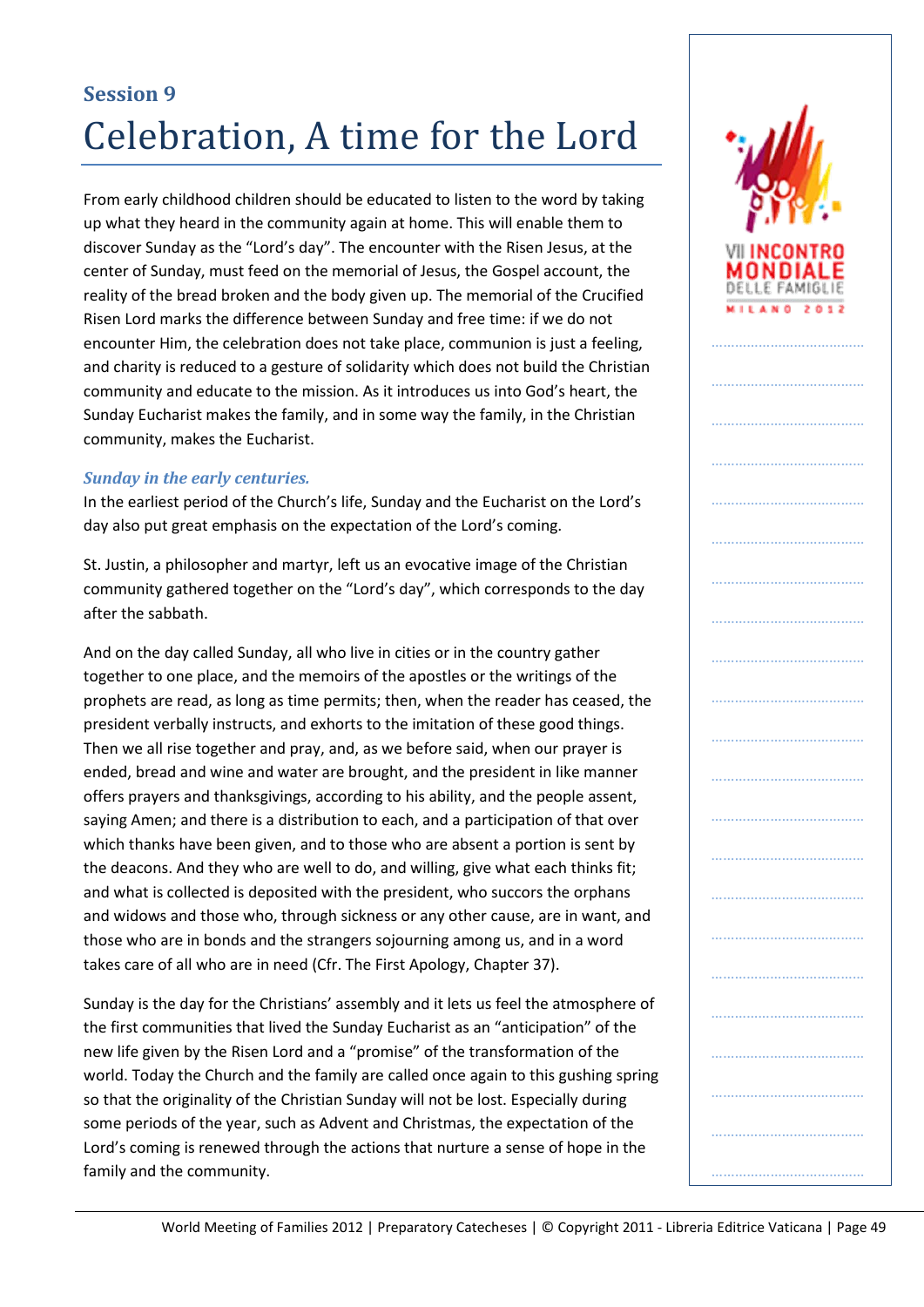## **E. Listening to the Magisterium**

The family is jealous of Sunday, the "day of joy and rest": this is how the Second Vatican Council defines it in the Constitution Sacrosanctum Concilium. It should be jealous of Sunday not so much as a free day of collective rest or a popular feast, but above all as the "Lord's day": that is, the day of the Eucharistic assembly from which all of Christian life starts and towards which it converges (source and culmination), in unity of time and place. The other aspects of Sunday come later; they are important but not essential. The Eucharistic assembly is necessary for the family. The Christian family organizes its life and educates itself and its children so that it can give Mass precedence over any other commitments.

### *Sunday, the Lord's day*

By a tradition handed down from the apostles which took its origin from the very day of Christ's resurrection, the Church celebrates the paschal mystery every eighth day; with good reason this, then, bears the name of the Lord's day or Sunday. For on this day Christ's faithful are bound to come together into one place so that by hearing the word of God and taking part in the Eucharist, they may call to mind the passion, the resurrection and the glorification of the Lord Jesus, and may thank God who "has begotten them again, through the resurrection of Jesus Christ from the dead, unto a living hope" (1 Pt 1:3).

Hence the Lord's day is the original feast day, and it should be proposed to the piety of the faithful and taught to them so that it may become in fact a day of joy and of freedom from work. Other celebrations, unless they be truly of greatest importance, shall not have precedence over the Sunday which is the foundation and kernel of the whole liturgical year. [Sacrosanctum Concilium, 106]



……………………………………………

…………………………………………

……………………………………………

…………………………………

…………………………………

…………………………………

…………………………………

…………………………………

…………………………………

…………………………………

…………………………………

…………………………………

…………………………………………

…………………………………

…………………………………

……………………………………………

………………………………………………